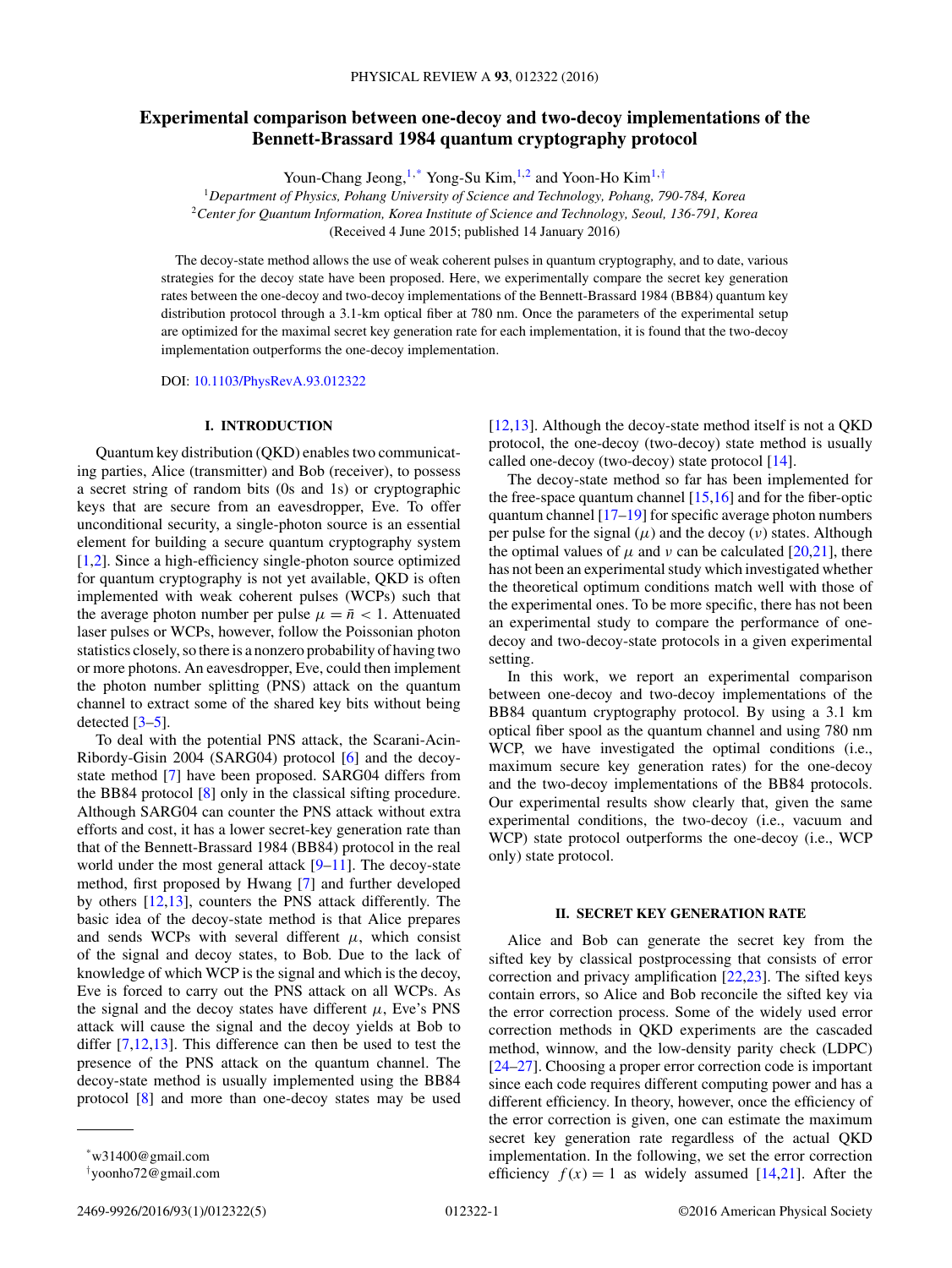<span id="page-1-0"></span>error correction process, Alice and Bob possess identical keys, but the key may not be completely private. The privacy amplification process is then applied to extract secure keys.

The secret key generation rate after the classical postprocessing can be determined by the overall gain  $G_{\mu}$  and the overall quantum bit error rate (QBER) *Qμ*. The overall gain  $G_{\mu}$  denotes the probability that Bob can obtain a detection event when Alice sends a WCP with average photon number  $\mu$ . For a QKD system based on WCP, the overall gain can be represented as  $G_{\mu} = \sum_{i=0}^{\infty} G_i = \sum_{i=0}^{\infty} Y_i \frac{\mu^i}{i!} e^{-\mu}$ , where  $G_i$  and  $Y_i$  denote the gain and the yield of the *i*-photon state. The  $\frac{\mu^i}{i!}e^{-\mu}$  factor represents the Poissonian photon number distribution of the WCP. The QBER  $Q_{\mu}$  represents the probability that Bob will receive an incorrect bit value when Alice sends a bit value encoded in WCP with  $\mu$  [\[14,21\]](#page-4-0). The secret key generation rate per pulse sent by Alice is then given as

$$
r \geqslant r^{L} = -qG_{\mu}H_{2}(Q_{\mu}) + qG_{1}^{L} - qG_{1}^{L}H_{2}(Q_{1}^{U}), \qquad (1)
$$

where  $q$  is the basis reconciliation factor  $(1/2)$  for the BB84 protocol),  $H_2(x)$  is the binary Shannon entropy, and  $G_1^L =$  $Y_1e^{-\mu}\mu$  and  $Q_1^U$  are the lower bound of the gain and the upper bound of QBER for the single-photon state, respectively. The first and third terms in Eq. (1) represent the error correction and the privacy amplification processes, respectively. Note that Eq. (1) includes the lower and upper bounds for the singlephoton gain and QBER rather than the exact values. Therefore,  $G_1^L$  and  $Q_1^U$  need to be accurately estimated in an experiment to achieve the maximum secret key generation rate.

## **A. Two-decoy-state method**

The BB84 protocol applied with the decoy-state method yields a larger number of secret keys than the BB84 protocol without the decoy. This is due to the fact that the BB84 with decoy allows us to more accurately estimate the values of  $G_1^L$ and  $Q_1^U$  than the BB84 without decoy. In the two-decoy-state method, two decoy states with average photon numbers *ν*<sub>1</sub> and *ν*<sup>2</sup> are transmitted. Usually, one of the decoy states is set to the vacuum state,  $v_1 = 0$ , and the other is usually weaker than the signal state,  $v_2 = v < \mu$ .

For the two-decoy scheme, the lower bound  $G_1^L$  of the signal photon gain and the upper bound  $Q_1^U$  of the single-photon QBER are given by [\[14,17\]](#page-4-0)

$$
G_1 \geq G_1^L = \frac{\mu^2 e^{-\mu}}{\mu \nu - \nu^2} \left( G_{\nu}^L e^{\nu} - G_{\mu} e^{\mu} \frac{\nu^2}{\mu^2} - Y_0^U \frac{\mu^2 - \nu^2}{\mu^2} \right),
$$
  

$$
Q_1 \leq Q_1^U = \frac{G_{\mu} Q_{\mu} - e_0 Y_0 e^{-\mu}}{G_1^L},
$$
 (3)

respectively. Here,  $G_v^L$  is the lower bound of the decoy gain  $G_{\nu}^{L} = G_{\nu} (1 - \frac{10}{\sqrt{N_{\nu}}}$  $\frac{10}{N_v G_v}$ ), where  $N_v$  is the number of decoy pulses sent by Alice.  $Y_0^U$  and  $e_0 = 0.5$  denote the upper bounds of the dark count probability and the error probability due to a dark count, respectively. Note that  $Y_0^U$  can be obtained directly from the vacuum decoy state. From Eqs.  $(1)$ – $(3)$ , we can calculate the lower bound of the secret key generation rate for the twodecoy-state method with BB84.

### **B. One-decoy-state method**

The one-decoy-state method does not use the vacuum state, relying only on a single decoy state with photon number *ν*. Since the vacuum state is not used, the upper bound  $Y_0^U$  of the dark counts probability cannot be obtained from the experimental data but must be estimated as  $Y_0 \n\t\leq Y_0^U =$ <br> $G_\mu Q_\mu \exp(\mu)$ . Applying the estimated  $Y^U$  to Eqs. (2) and (3)  $\frac{P_e \exp(\mu)}{P_e}$ . Applying the estimated  $Y_0^U$  to Eqs. (2) and (3), one can get the lower bound  $G_1^L$  of the single-photon gain and the upper bound  $e_1^U$  of the single-photon QBER [\[14\]](#page-4-0).

## **III. EXPERIMENT**

Before we describe our experimental setup, it would be beneficial to briefly introduce the BB84 QKD protocol [\[8\]](#page-4-0). In the original BB84 protocol, Alice sends a single-photon pulse encoded randomly in one of the four polarization states that form two nonorthogonal bases to Bob. The polarization bases widely used in BB84 are the *Z* basis  $\{|H\rangle, |V\rangle\}$  and the *X* basis  $\{|45^\circ\rangle, |-45^\circ\rangle\}$ . Here,  $|H\rangle$  and  $|V\rangle$  denote horizontal and vertical polarizations, respectively, and  $|45^{\circ}\rangle = \frac{1}{4}$  $\overline{P}_2(|H\rangle+|V\rangle)$ and  $|-45^{\circ}\rangle = \frac{1}{4}$  $\overline{Z}(|H\rangle - |V\rangle)$ . Bob then randomly selects the measurement basis and records the detection events. Later, Alice and Bob compare their bases via a classical communication channel and generate sifted keys only when their bases are the same. Secret keys can then be generated by classical postprocessing.

In our QKD system to implement one-decoy- and twodecoy-state protocols (Fig. 1), Alice's setup consists of two diode lasers (780 nm; one for the signal and the other for the decoy), a variable attenuator, two Pockels cells, a fiber polarization controller (FPC), and a field-programmable gate array (FPGA) controller. The signal and decoy laser pulses are combined by a single-mode fiber to clean up the spatial mode (not shown in Fig. 1). The average photon numbers of the signal and decoy can be changed by using a variable attenuator and a neutral density (ND) filter.

Alice first generates three random bit sequences: one for selecting the encoding basis, another for the raw key, and the third for choosing to launch the signal or decoy. The signal and decoy pulses are randomly encoded to one of four polarization



FIG. 1. Schematic of experimental setup. Alice: The signal laser (s) pulses and the decoy laser (d) pulses are strongly attenuated and polarization encoded with two Pockels cells (PC1, PC2). The signal laser, decoy laser, and Pockels cells are controlled by a field-programmable gate array module (FPGA). Bob: Bob's detection events are recorded using a PC-based counter and timer  $(C + T)$ .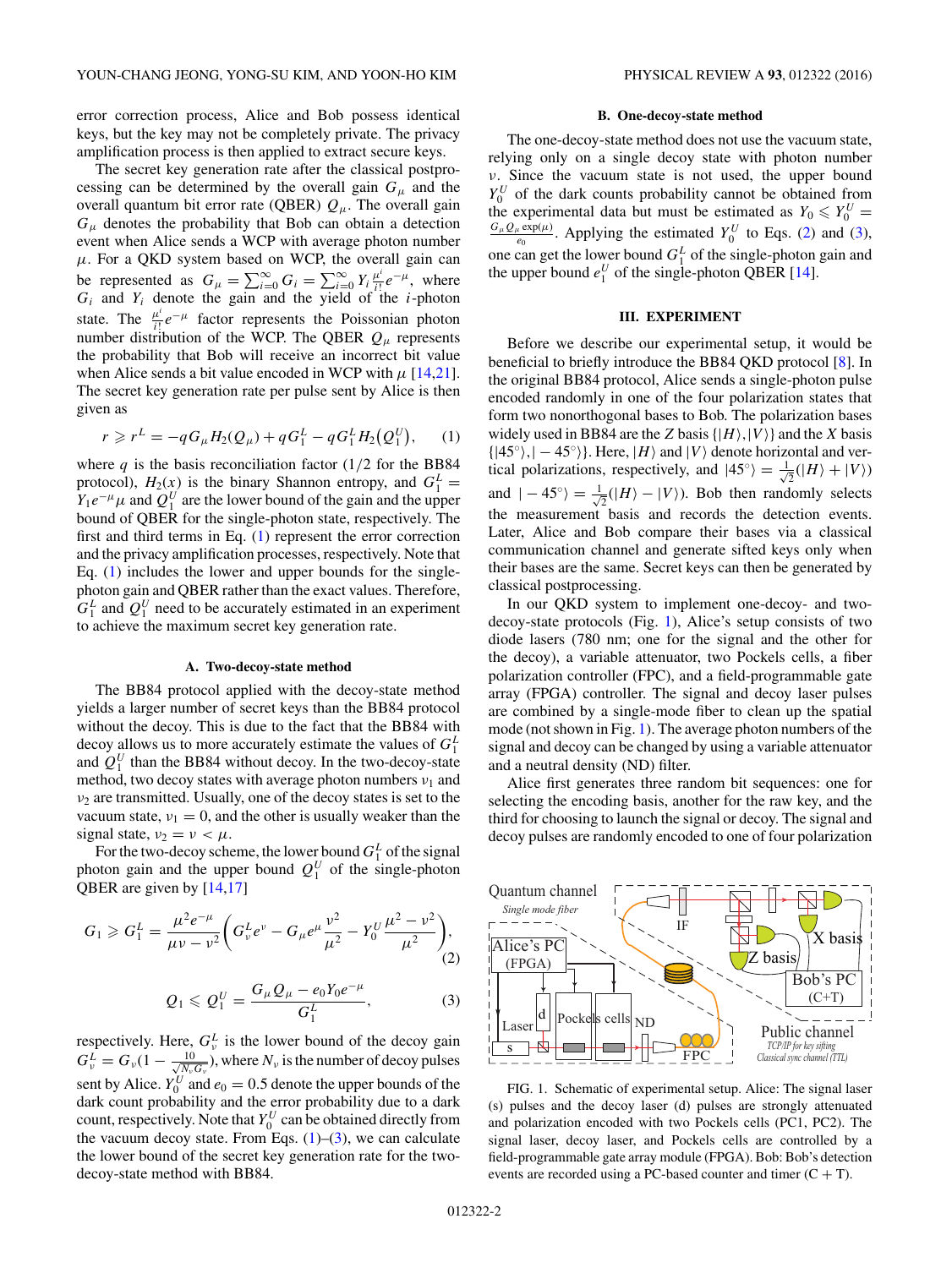states  $(|V\rangle, |H\rangle, |45^\circ\rangle, |-45^\circ\rangle)$  by two Pockels cells. They are split into two paths; one is connected to a single-photon detector that checks the average photon number; the other is linked to Bob through the quantum channel, which is a 3.1 km-long single-mode fiber spool. The attenuation coefficient of the fiber at 780 nm is  $\alpha = 3$  dB/km.

Bob receives the signal and decoy pulses through a 3-nm interference filter (IF) in order to reduce the background noise. The measurement basis is randomly chosen by the beam splitter in the *X* basis ( $|45°$ ),  $|-45°$ ) or the *Z* basis ( $|V\rangle$ ,  $|H\rangle$ ) by polarization analyzers and four single-photon detectors. To reduce background noise, the single-photon detectors are gated on at the expected arrival time of the incoming photon within 100-ns time windows. The detection efficiency is  $\eta_{\text{Bob}} \approx 0.4$ , and the detector dark count probability  $p_d = (3.3 \pm 0.6) \times$  $10^{-5}$ . The detection events are stored at Bob's computer in two counter and timer  $(C + T)$  peripheral component interconnect (PCI) boards.

The one- and two- (vacuum  $+$  weak) decoy-state methods with the BB84 protocol were implemented in the same QKD system under a fixed quantum channel. We experimentally investigated the lower bound of the secret key generation rate in one- and two-decoy-state methods under the most general eavesdropping attack. The numbers of raw keys were 109 Mbits in the one-decoy-state method for 109 s and 99 Mbits in the two-decoy-state method for 99 s.

# **IV. RESULTS AND DISCUSSION**

Before the experiment, the numerical calculation was performed to determine the theoretical optimal conditions to maximize the number of secret keys using Eq. [\(1\)](#page-1-0). For the one-decoy-state method, the optimal average photon numbers of the signal and decoy were calculated to be  $\mu \approx 0.21$  and *ν* ≈ 0.14, respectively; the optimal signal-to-decoy-state ratio was found to be  $\frac{N_{\mu}}{N_{\text{total}}}$  :  $\frac{N_{\nu}}{N_{\text{total}}}$  = 0.708 : 0.292, where  $N_{\text{total}}$ ,  $N_{\mu}$ , and  $N_\nu$  are the total numbers of raw, signal, and decoy bits sent by Alice. Note that the optimal value of the average photon numbers in our simulation is very different from the previous value ( $\mu \approx 0.8$  and  $\nu \approx 0.12$  in Ref. [\[17\]](#page-4-0)) due to the large differences in the simulation parameters (Table I).

#### **A. The signal-to-decoy ratio in the one-decoy-state method**

First, we experimentally investigated the optimal signal ratio at the fixed average photon numbers of the signal ( $\mu \approx$ 

TABLE I. The key parameters for the optimal condition estimation are the detection error probability  $e_{\text{det}}$ , the dark count rate of the detector  $Y_0$ , the transmittance in Bob's side  $\eta_{\text{Bob}}$ , and the loss in the quantum channel (10<sup>−</sup>*αl/*10), where *l* is the length of the quantum channel and  $\alpha$  is an attenuation coefficient. The detection error probability characterizes the stability and the alignment of the optical system and is usually independent of the length of the quantum channel.  $\lambda$  is the operating wavelength.

|                             |     | $\lambda$ (nm) $\alpha$ (dB/km) $e_{\text{det}}(\%)$ |     | $\eta_{\rm Boh}$ | Y <sub>0</sub>                                                   |
|-----------------------------|-----|------------------------------------------------------|-----|------------------|------------------------------------------------------------------|
| Ref. [17] 1550<br>This work | 780 | 0.21                                                 | 3.7 | 0.4              | $0.8269$ $0.0227$ $2.11 \times 10^{-5}$<br>$1.32 \times 10^{-4}$ |



FIG. 2. (a) The sifted key rate and (b) the secret key rate for various signal ratios on BB84 with the one-decoy-state method. Experiments are done for  $\mu \approx 0.211$  and  $\nu \approx 0.135$ .

0.211) and of the decoy ( $\nu \approx 0.139$ ) in the one-decoy-state protocol [Fig.  $2(a)$ ]. Because the signal has a larger average photon number than the decoy, the total sifted key rate slightly increases as the ratio of the signal increases. The QBERs were  $4.2\% \pm 0.1\%$  for the signal and  $4.7\% \pm 0.2\%$  for the decoy. The secret key rates [Fig.  $2(b)$ ] were estimated from the experimentally obtained QBER and the sifted key rate of the signal and decoy using Eq. [\(1\)](#page-1-0). Although the sifted key rate increased as the signal ratio increased when  $\mu > \nu$ , the secret key rate cannot be increased with increasing signal ratio because we cannot obtain the tight bound of  $G_1^L$  as the sifted key rate of the decoy decreases. Hence, an optimal signal ratio which maximizes the secret key rate exists at a fixed average photon number of the signal and decoy. The secret key rate was highest when the signal ratio was 0.752 and was similar to the theoretical optimal signal ratio of 0.708.

We implemented the one-decoy-state protocol for several average photon numbers of the decoy. Although each result used the same average photon number ( $\mu \approx 0.301$ ) for the signal, it had a different sifted key rate due to different optimal signal ratios [Fig.  $3(a)$ ]. The QBER of the decoy decreased from 5*.*6% to 4*.*0% as the average photon number of the decoy increased but did not change much if the dark count contributions were subtracted. Secret keys cannot be generated if the average photon number of the decoy is the same as that of the signal; this condition corresponds to the original BB84 protocol [\[11,28\]](#page-4-0). The secret key rate was highest at  $v \approx 0.248$ ;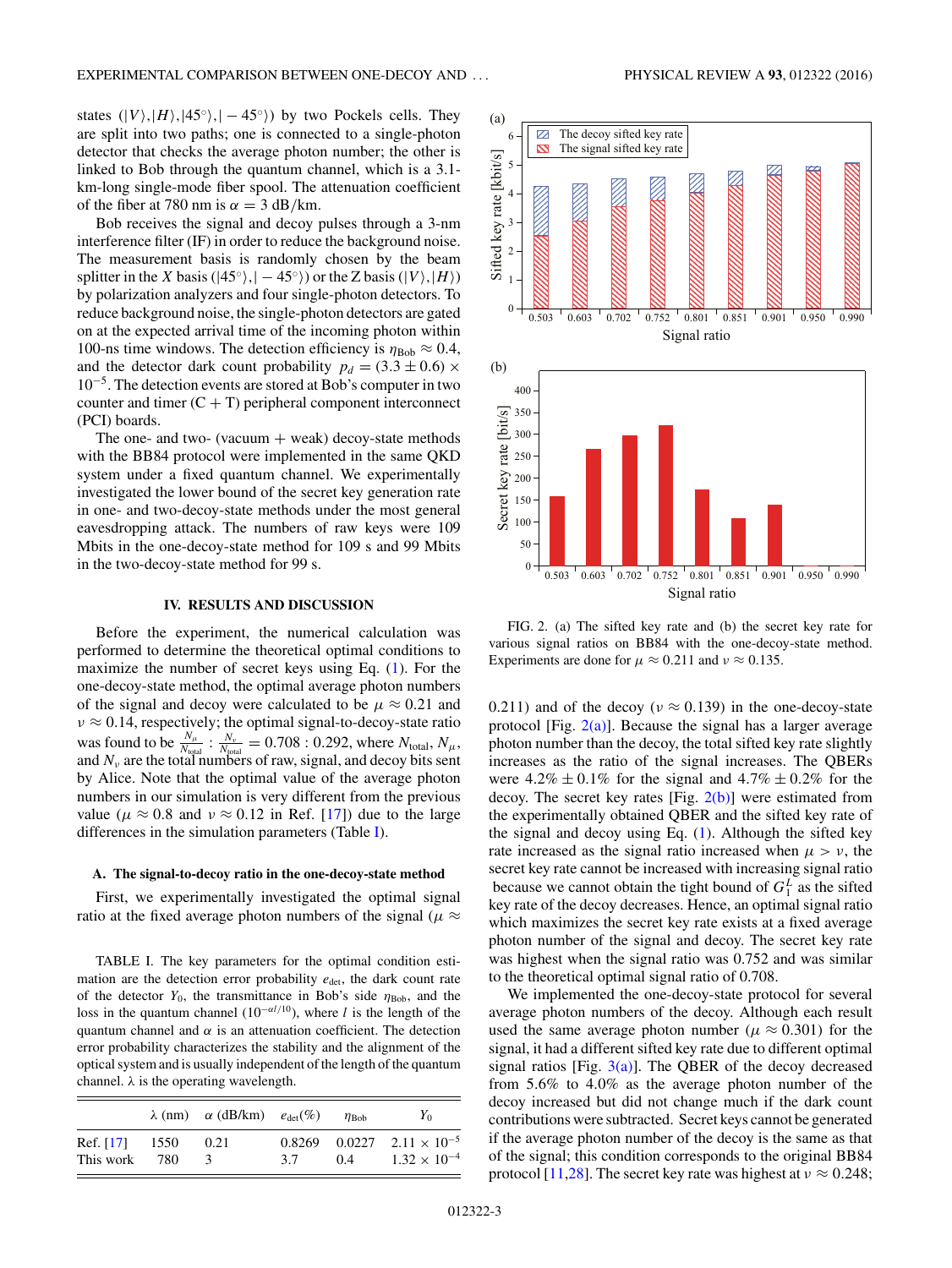<span id="page-3-0"></span>

FIG. 3. (a) Key rates vs average photon number of the decoy for the one-decoy scheme. Each result uses the optimal signal ratio for a fixed average photon number of the signal ( $\mu \approx 0.301$ ) and various average photon numbers of the decoy ( $\nu \approx 0.102, 0.153, 0.201, 0.248$ , and 0.260). The QBERs of the signal were ∼ 4*.*1%. (b) Key rates for the various average photon numbers of the signal and decoy in the one-decoy scheme.

therefore the decoy average photon number has an optimal value when the average photon number of the signal is fixed at  $\mu \approx 0.301$ .

We repeated the sifted (secret) key rate vs decoy average photon number measurement for various values of the signal average photon number [Fig.  $3(b)$ ]; the total sifted key rate increased as the average photon number of the signal and the decoy increased; then the ratio of the decoy in the total sifted keys increased to generate many secret keys when the average photon number of the decoy was large. The QBER of the signal decreased from 4.6% to 3.7% as the average photon number of the signal increased, and the QBER of the decoy decreased from 5.9% to 3.9% as the average photon number of the decoy increased. However, the QBERs did not change much if the detector dark count contributions were subtracted; this result is similar to that obtained in a previous BB84 experiment [\[11,28\]](#page-4-0). The one-decoy-state method with BB84 has a maximum secret key rate of 334 bits*/*s at the optimal average photon number of the signal ( $\mu \approx 0.243$ ) and the decoy ( $\nu \approx 0.145$ ) in the 3.1km quantum channel; these values are similar to the theoretical results ( $\mu \approx 0.21$  and  $\nu \approx 0.14$ ).



FIG. 4. (a) Key rate vs weak decoy ratio when the signal ratio was fixed 0.752 and (b) key rate vs ratio of signal and weak decoy at two (vacuum + weak) decoys. Experiments are done for  $\mu \approx 0.416$ ,  $\nu \approx 0.010$ , and vacuum. The sifted key rate of the decoy is very small because the decoy has a smaller average photon number than does the signal.

#### **B. Two-decoy-state method**

We also implemented the two- (vacuum  $+$  weak) decoystate method with the BB84 protocol for a fixed average photon number of the signal ( $\mu \approx 0.416$ ) and the decoy ( $\nu \approx 0.010$ ). Theoretically, the fixed average photon number of the signal and the decoy is not an optimal value to maximize the number of the secret key in the two-decoy scheme. First, the two-decoystate method with BB84 was implemented at the variation of the weak decoy ratio under a fixed signal ratio ( $\frac{N_{\mu}}{N_{\text{total}}} \approx 0.752$ ); then the sum of the ratio of the vacuum and the weak decoy state was fixed at  $\frac{N_v + N_{\text{vacuum}}}{N_{\text{total}}} \approx 0.248$ . The total sifted key rate in the experimental results [Fig.  $4(a)$ ] was almost constant because the signal average photon number was larger than the decoy (i.e.,  $\mu \gg \nu$ ). QBERs of the signal and decoy were 3.6% and 10.5%, respectively. The decoy state has a higher QBER than the signal state because the average photon number of the decoy is small. But QBERs of the signal and the decoy were almost the same when the dark count contribution was subtracted. As shown in Fig.  $4(a)$ , the secret key rate estimated from the sifted key rate and QBER was highest at  $\frac{N_v}{N_{\text{total}}} \approx$ 0*.*149; that is, the weak decoy ratio has an optimal value under the fixed average photon number and signal ratio.

We implemented the two-decoy-state protocol for various values of the signal ratio [Fig. 4(b)] in  $\mu \approx 0.416$  and  $\nu \approx$